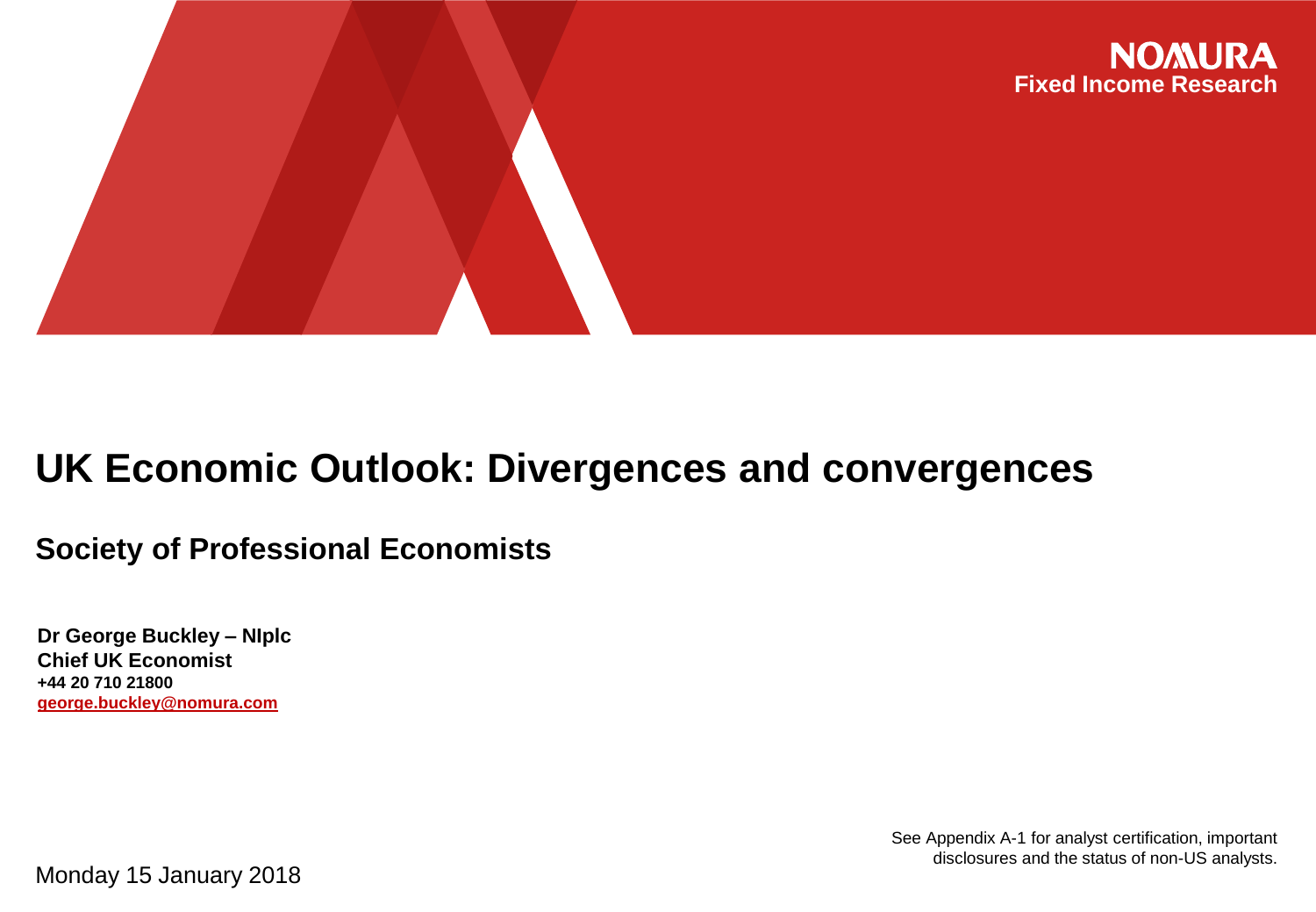### **Possible Brexit timeline**

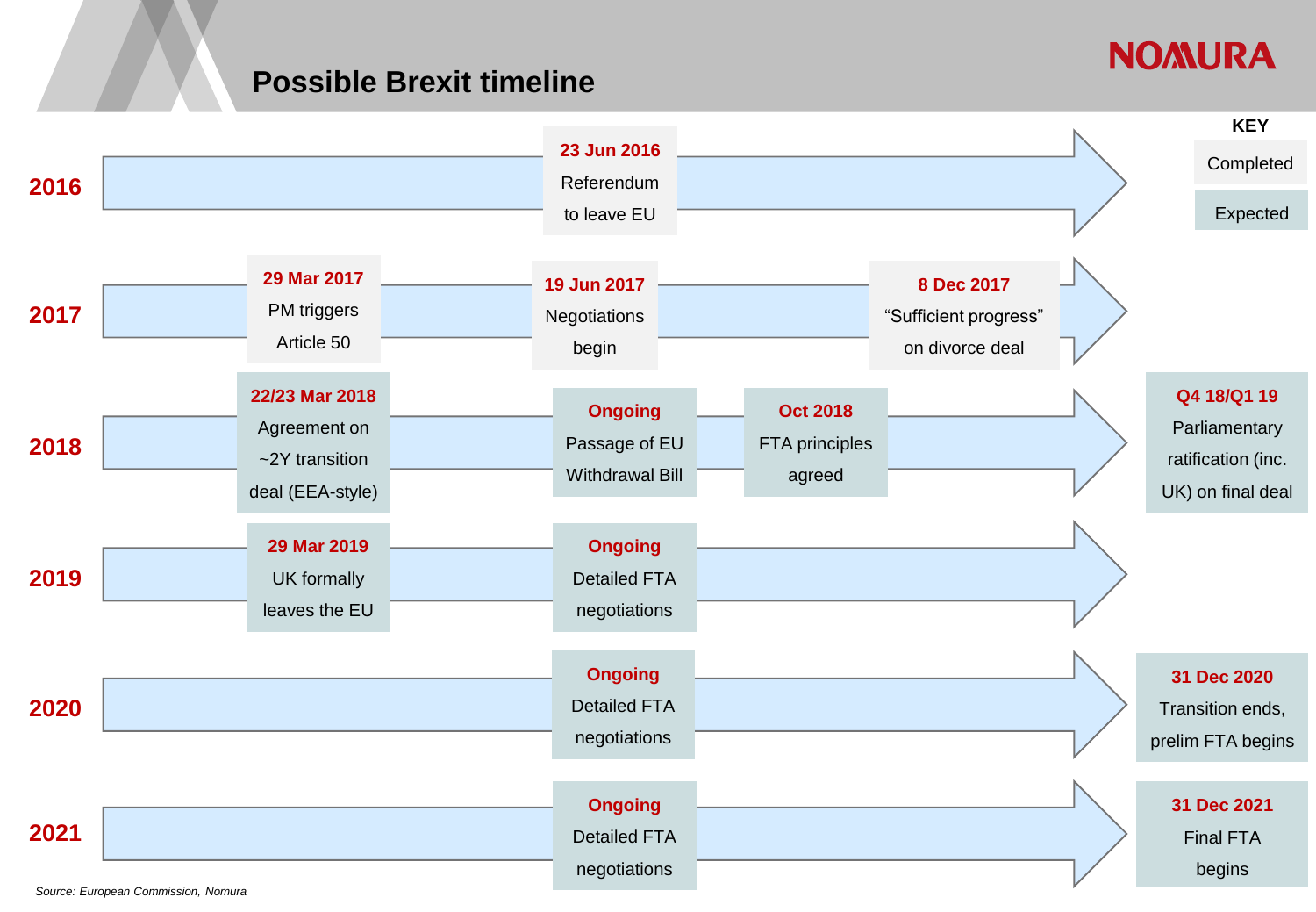Despite falling support for Brexit, a "Canada+" style FTA is generally thought to be the most likely outcome

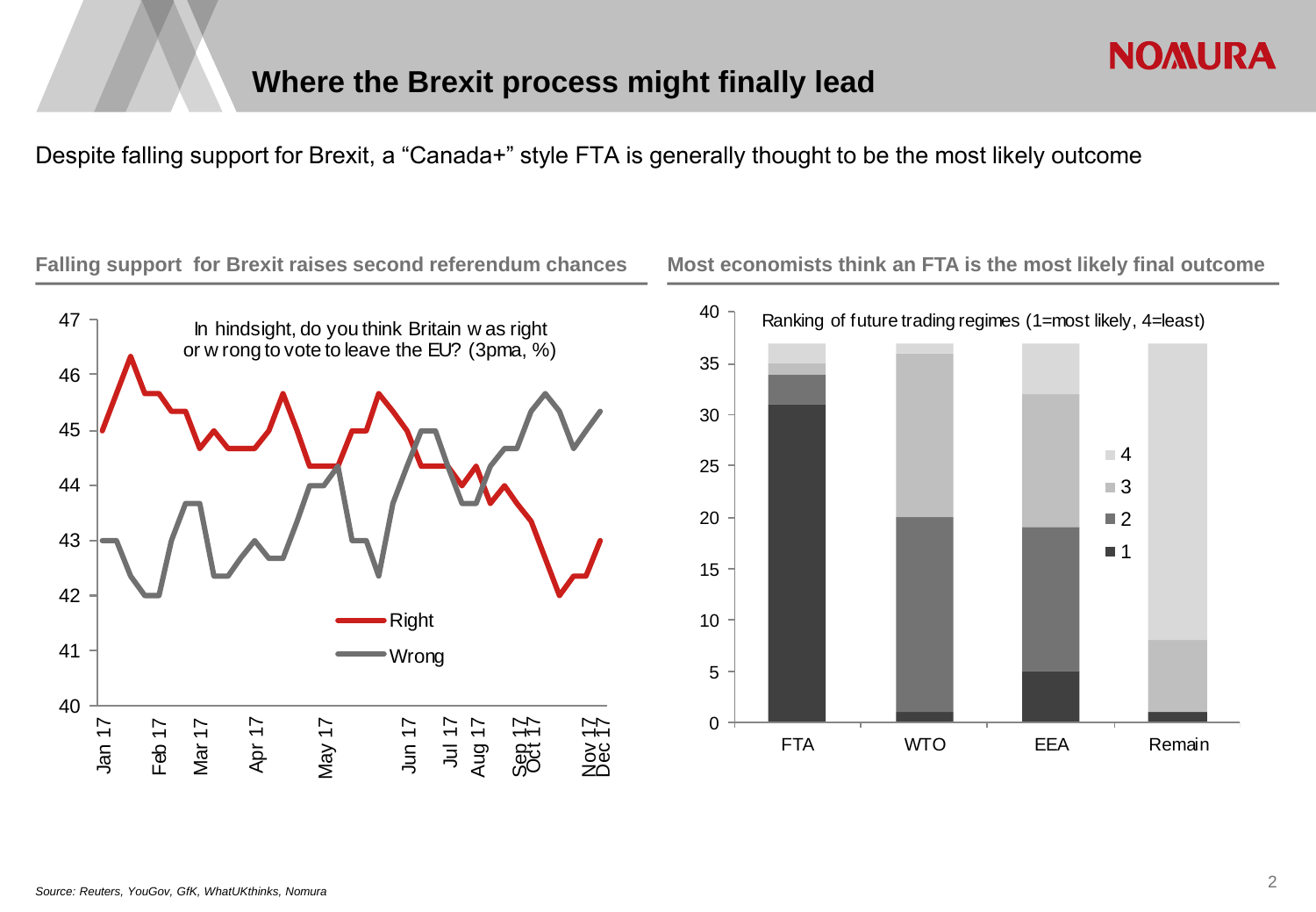## **UK growth expectations damaged by Brexit**

UK growth is expected to perform relatively poorly in light of the strength of the ongoing global economic recovery

**Among developed markets UK growth this year and next is expected to be the weakest relative to its long-run (20yr) average**

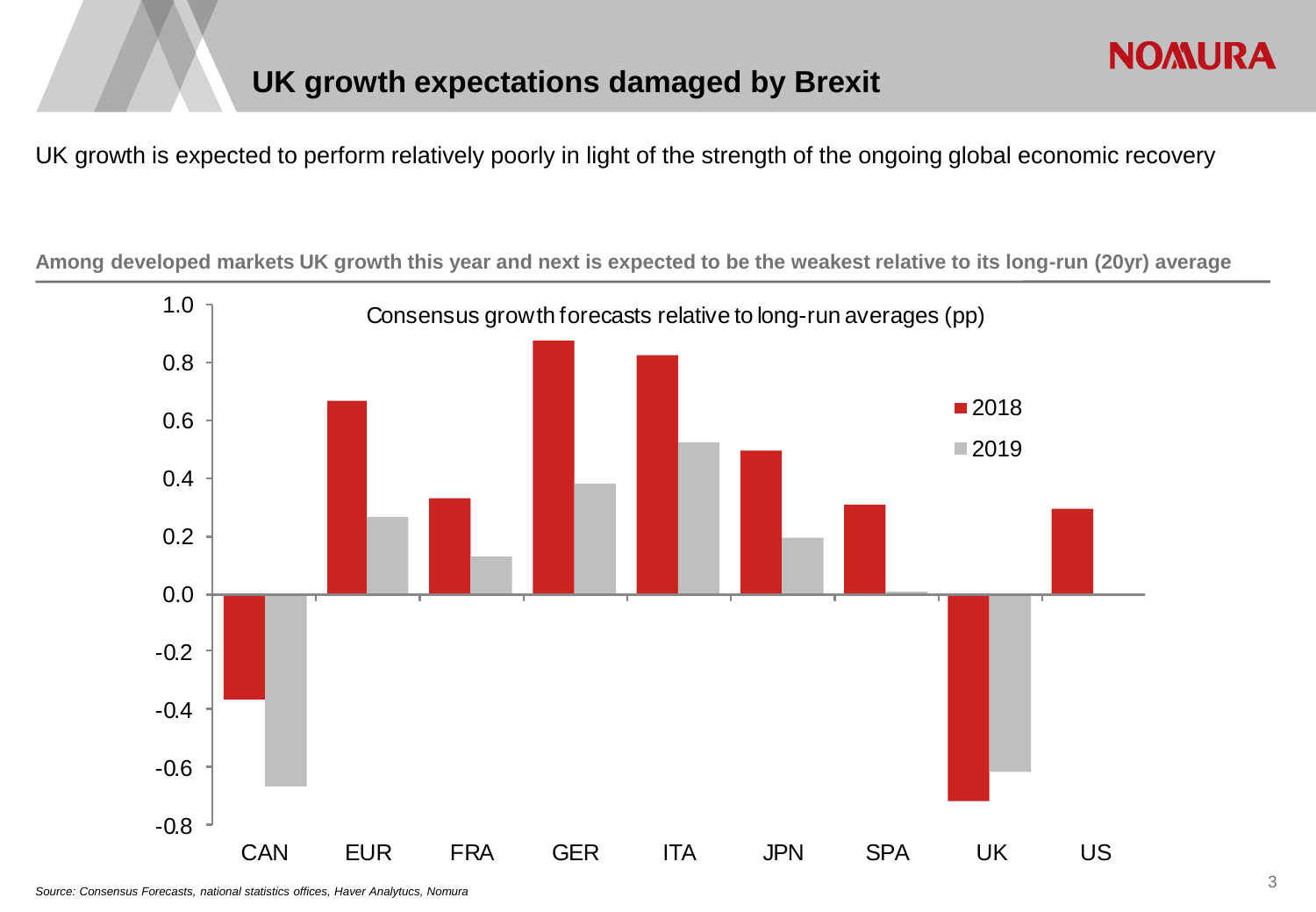Despite Brexit the positive economic growth cycle could have plenty of room left to run





### **Opportunities**

- 1. Global recovery highly open economy
- 2. Low sterling export revisions
- 3. Less public sector austerity globally
- 4. Rising wage growth, falling inflation

### **Risks**

- 1. Brexit uncertainty and i) FX, ii) investment
- 2. Inflation and central bank/bond market response
- 3. Productivity growth has been weak (globally)
- 4. Potential financial instability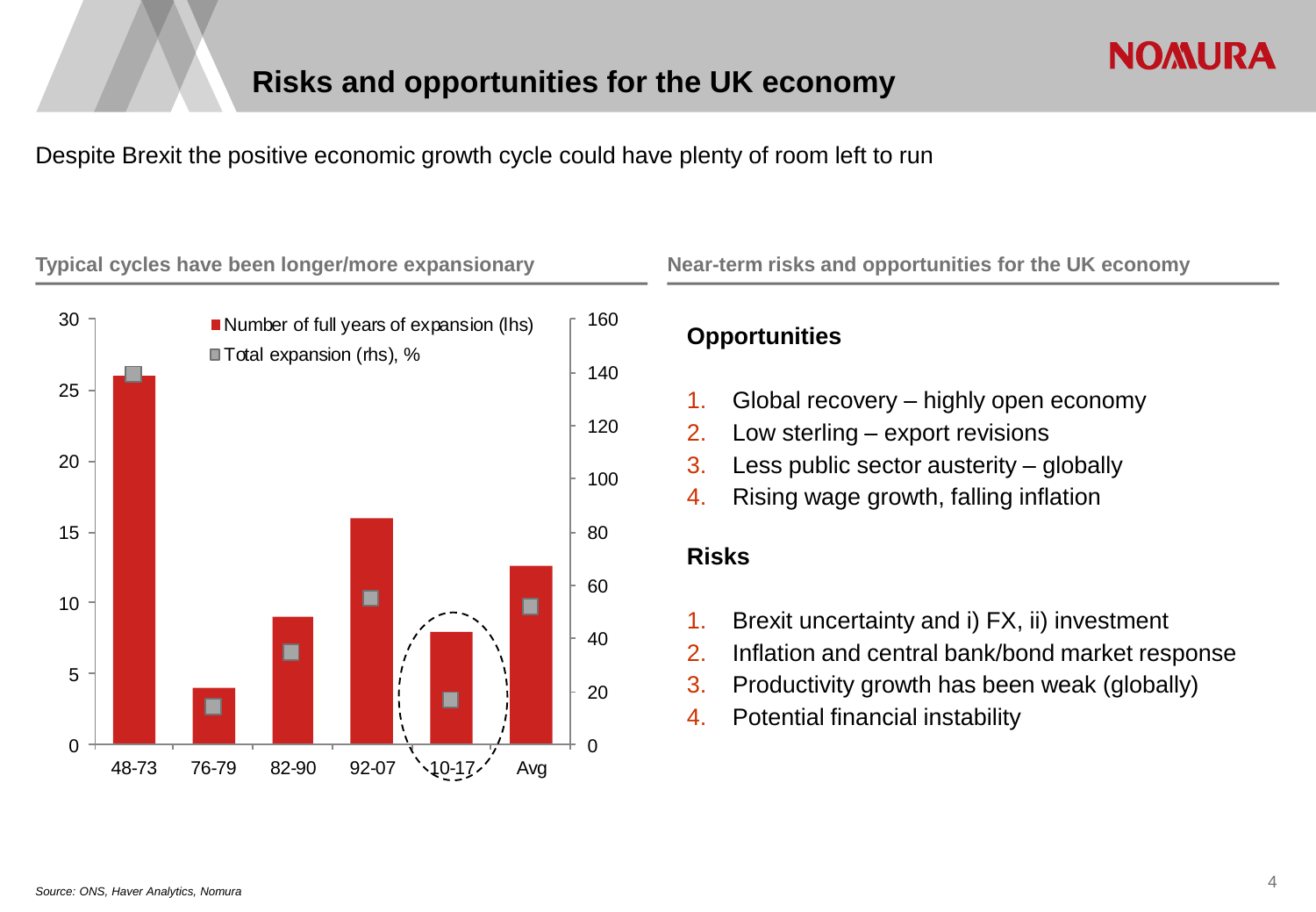Weak productivity growth has important implications for monetary and fiscal policy

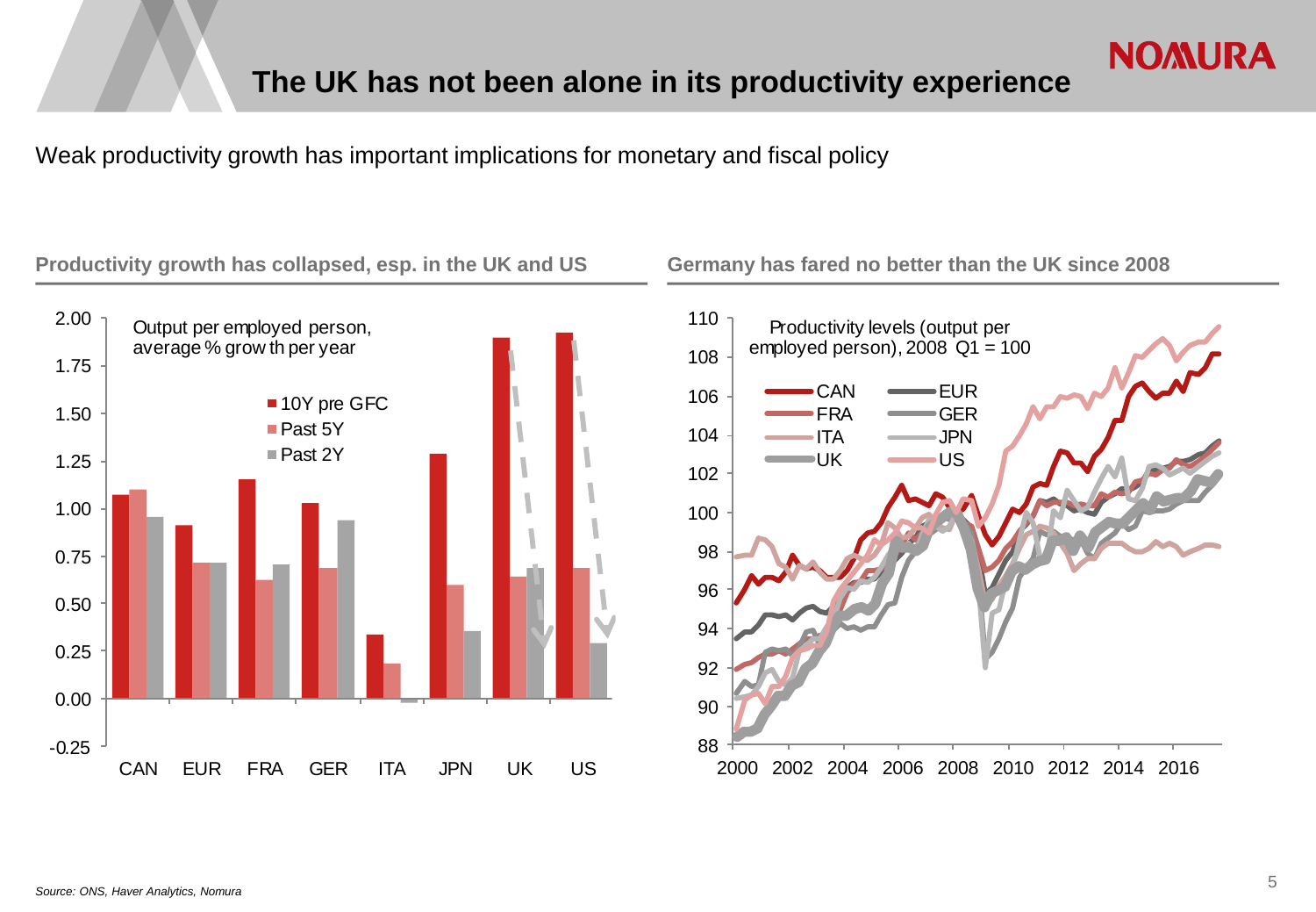The IMF expects inflation to return back to central banks' targets despite relatively modest global growth

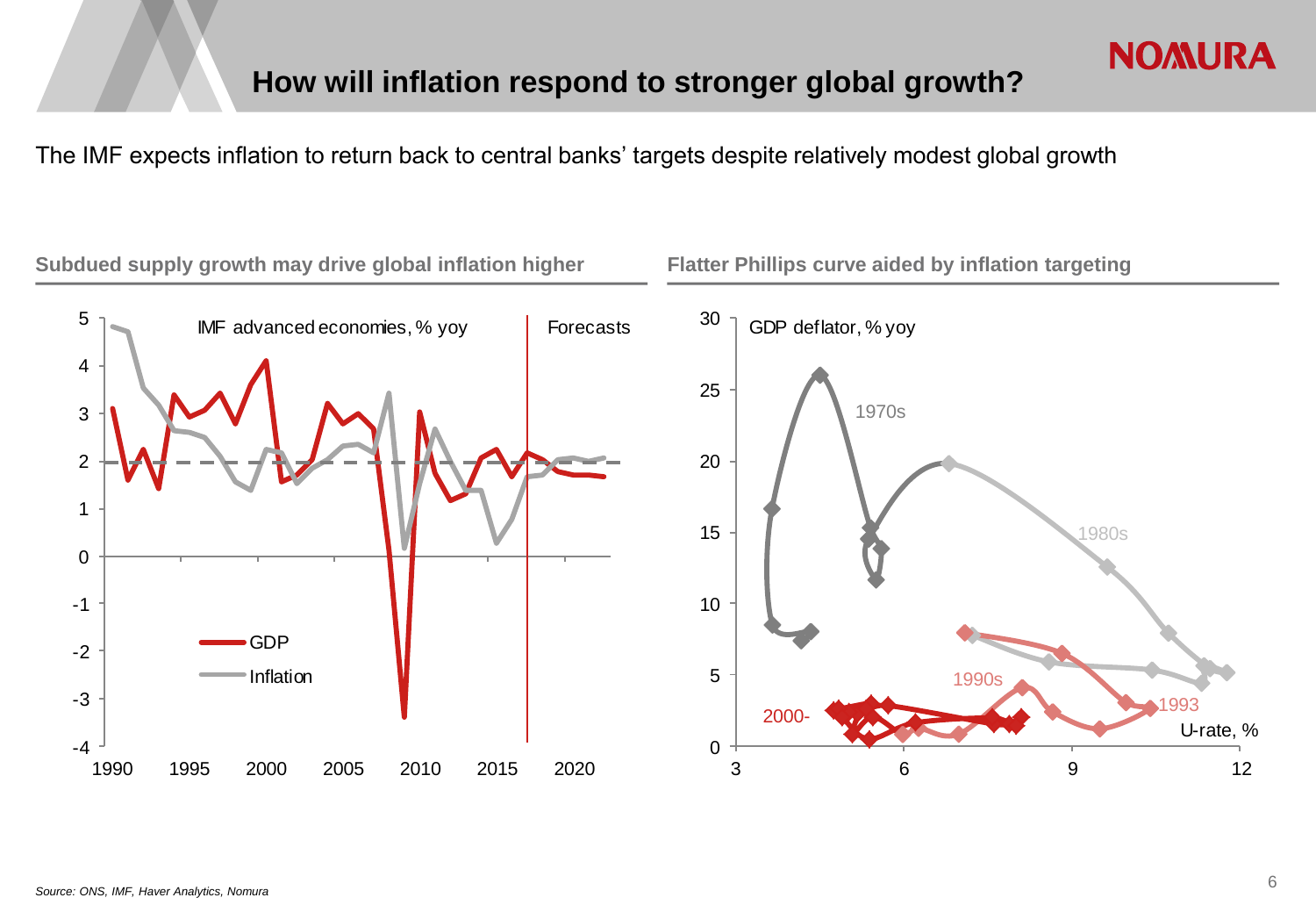## **Above-target inflation only because of sterling's influence**

There is little evidence as yet that UK domestically generated inflation is picking up



**Indicators of domestic inflation – like ULCs – are subdued**

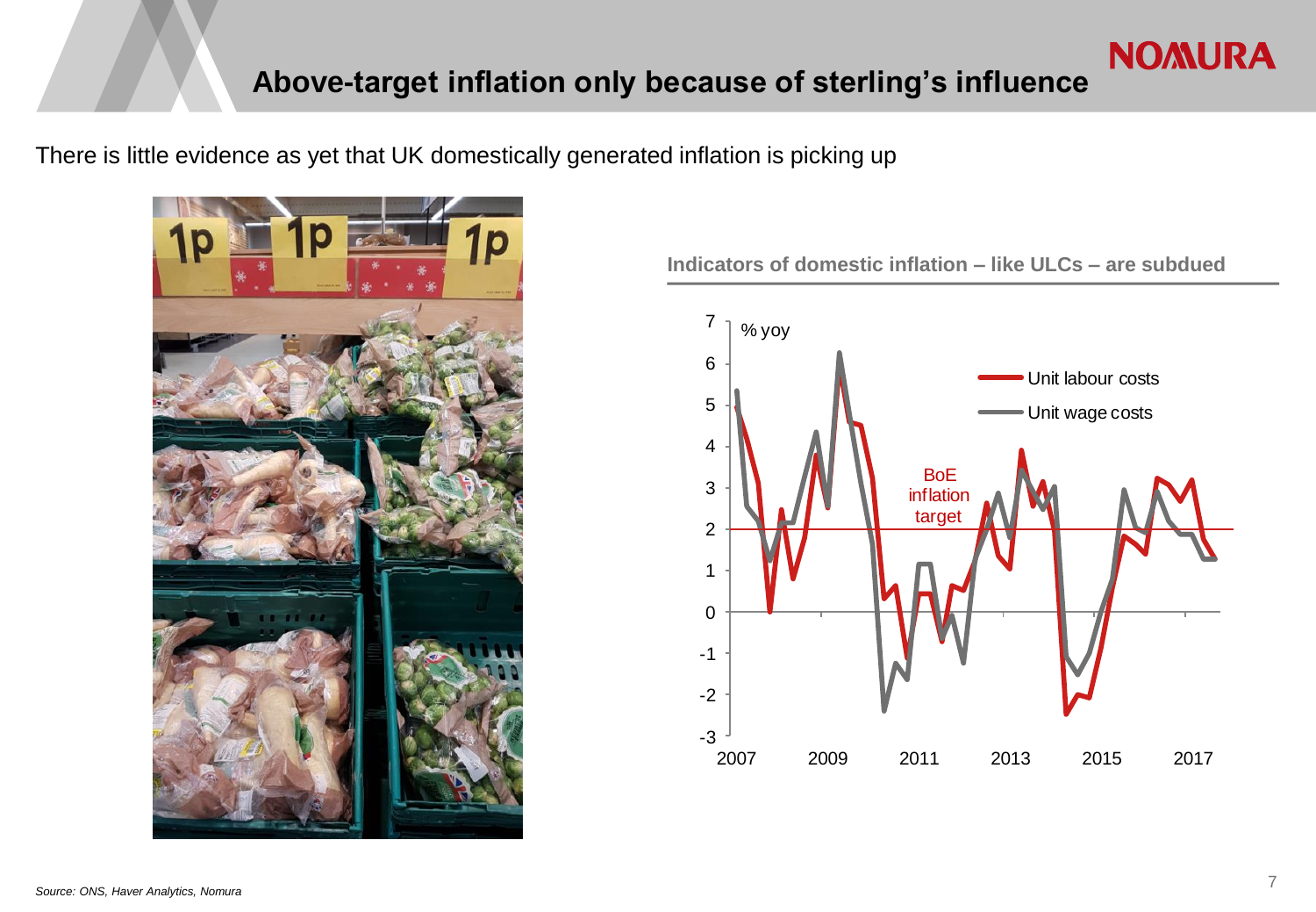## **Domestically generated inflation (DGI) has fallen**

There are various measures of DGI – from unit labour cost growth to service price and wage inflation

**Our own measure of DGI – which combines those components of CPI least exposed to sterling – has fallen of late**

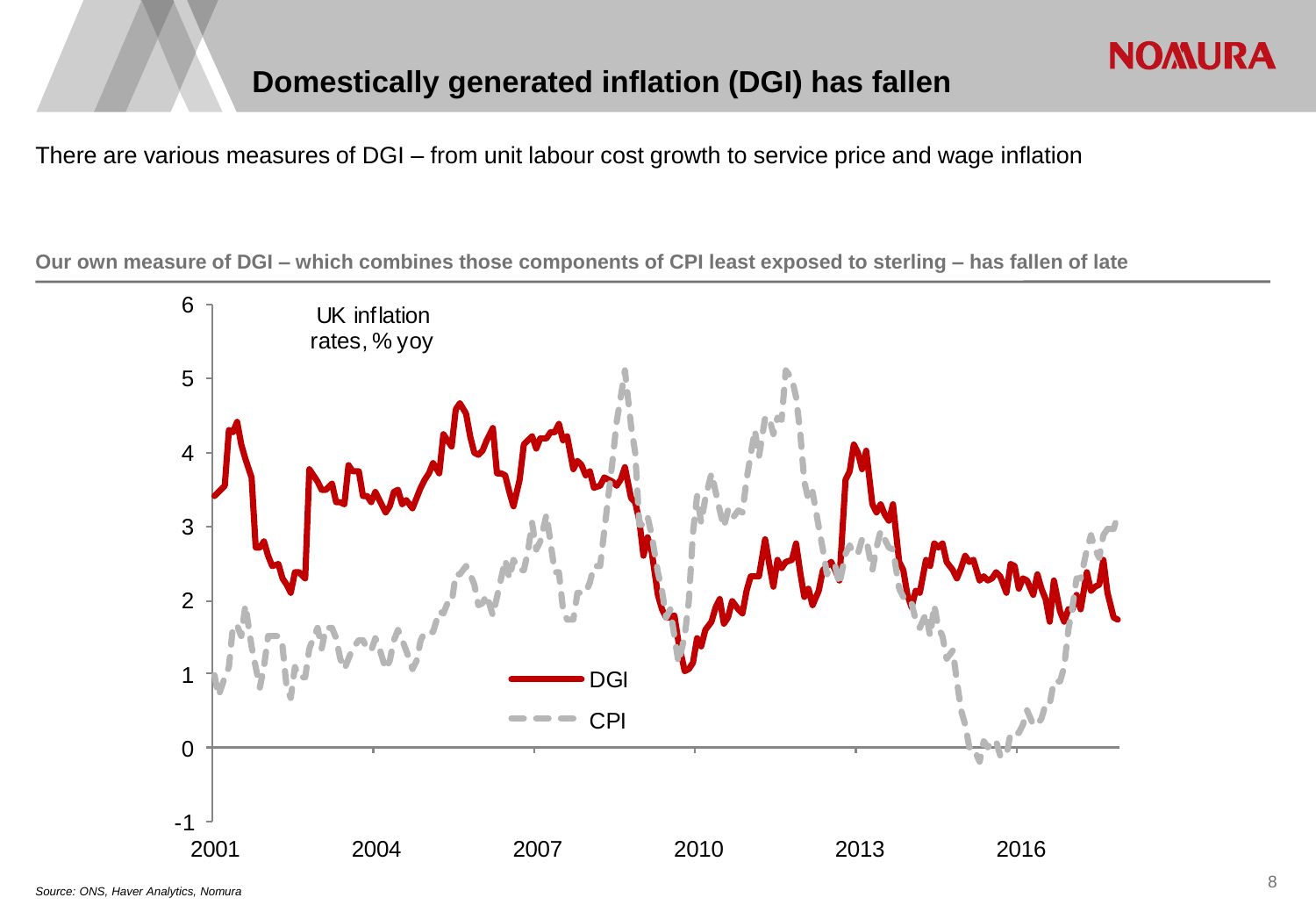An overshoot of 40bp in the Bank's constant-rate inflation forecast suggests four 25bp rate hikes are needed

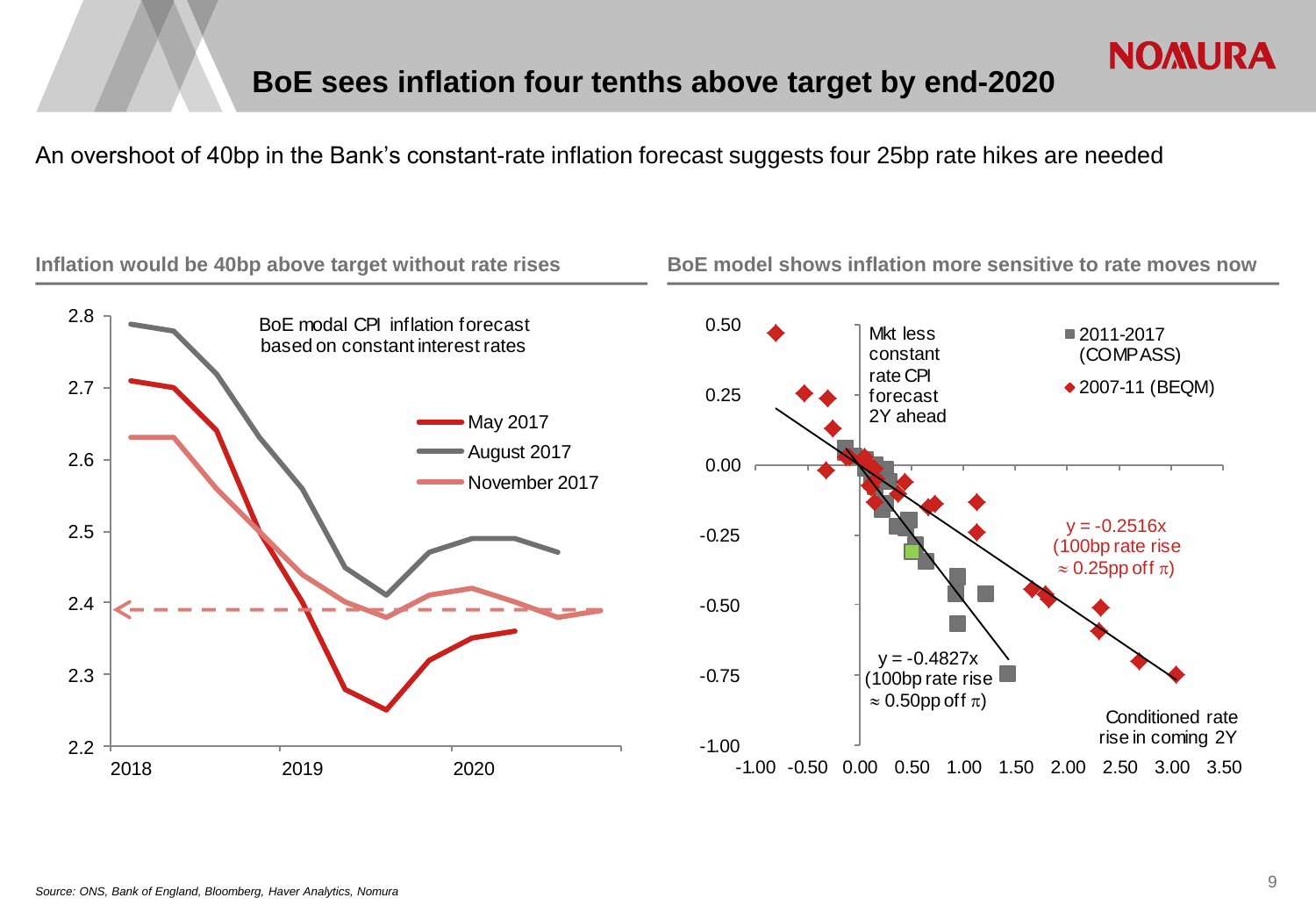We expect the BoE to raise rates in May and November of both this year and next

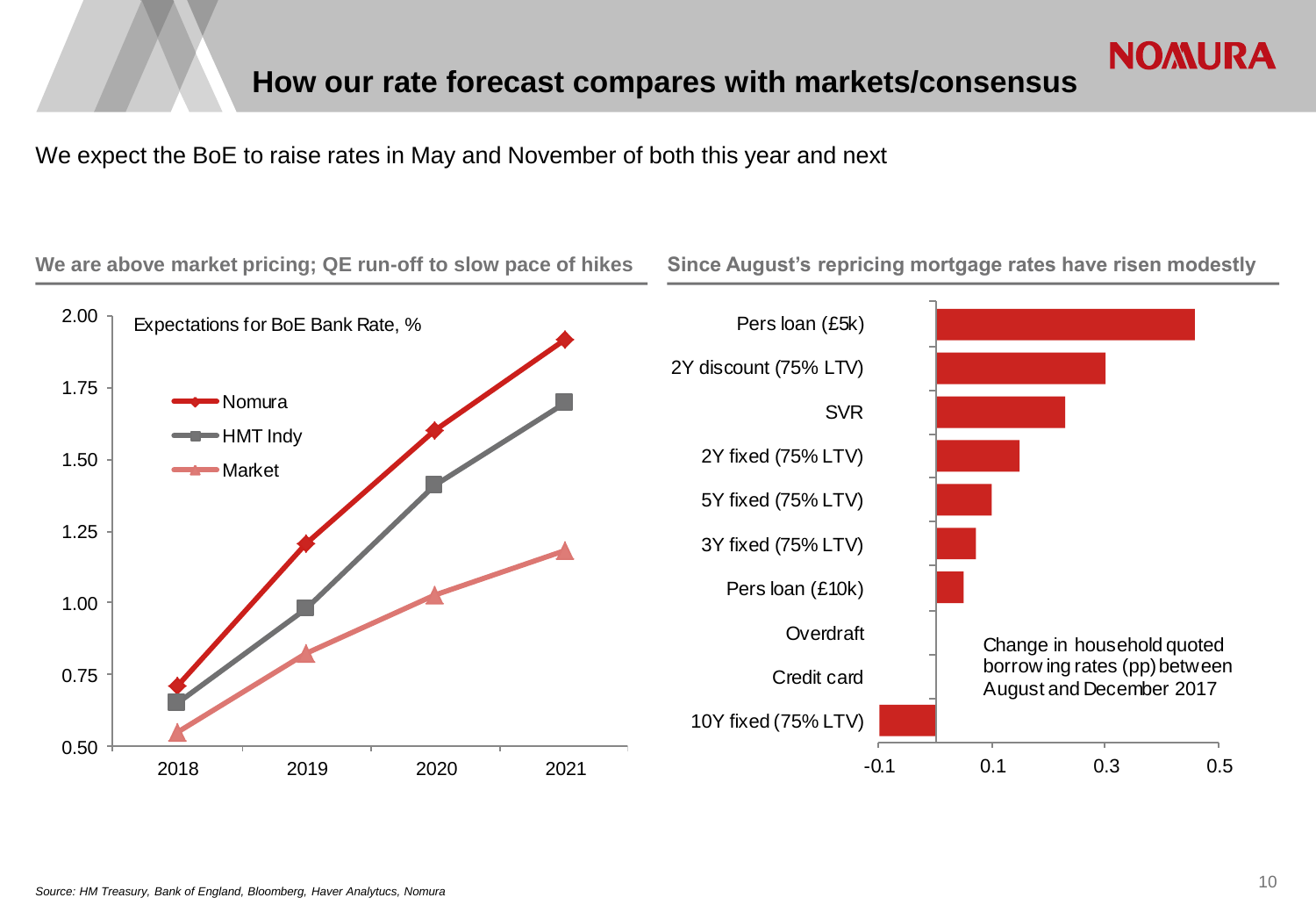# **NOMURA**

## **The UK economy: 60-second view**

## **Brexit assumptions** • "EEA-style" transition is agreed by spring 2018, expires end-2020 • Phase 2 negotiations (agreement of broad principles for the eventual "Canada+" style FTA) to be completed by October 2018 • That FTA takes longer to fully agree than the transition period – key measures adopted before end-2020, possible extension **Economic growth** • Growth of 1.8% 2017, falling to 1.5% for 2018 & 2019 (modestly above and below consensus respectively for 2018 & 2019) • Risks to business investment, consumption to recover in 2018 • Net exports contribute positively as imports slow and exports supported by a) GBP fall, b) external growth

### **Inflation**

- CPI looks to have peaked at 3.1%, set to fall sub-2.5% by mid-18
- £ fall supported the rise: UK CPI more FX-sensitive than EUR CPI
- Domestic inflation still weak but some measures rising
- RPI peaked at 4%; RPI-CPI wedge to rise back above 100bp
- Inflation expectations mixed: long-run benign but 5Y5Y B/E up

### **Labour Market**

- Growth forecasts consistent with a small rise in unemployment
- U-rate below BoE's NAIRU, suggests wage growth to rise
- Wage growth of 3.5% (6mma) consistent with 2% inflation target and 1.5% productivity growth – latter could be far weaker
- Slack being eroded demand less availability at near record high

### **Public finances**

- The OBR forecasts revised down growth sharply (0.4pp per year to 1.4% average in 2018-21) thanks to weaker productivity
- Near-term deficits cut (better outturns), but from 2019-20 slower growth & loosening raised the deficit by 0.6% of GDP per year
- Autumn Budget measures loosened policy by up to 0.5% of GDP

### **Monetary Policy**

- Following the first BoE hike in a decade we now expect the Bank to raise rates twice per year – May & Nov in 2018 and 2019
- Monetary policy more potent because of rising household debt housing affordability has never been as sensitive to rate changes
- Half-life of Gilt APF (% GDP) is just 6 years if reinvestment stops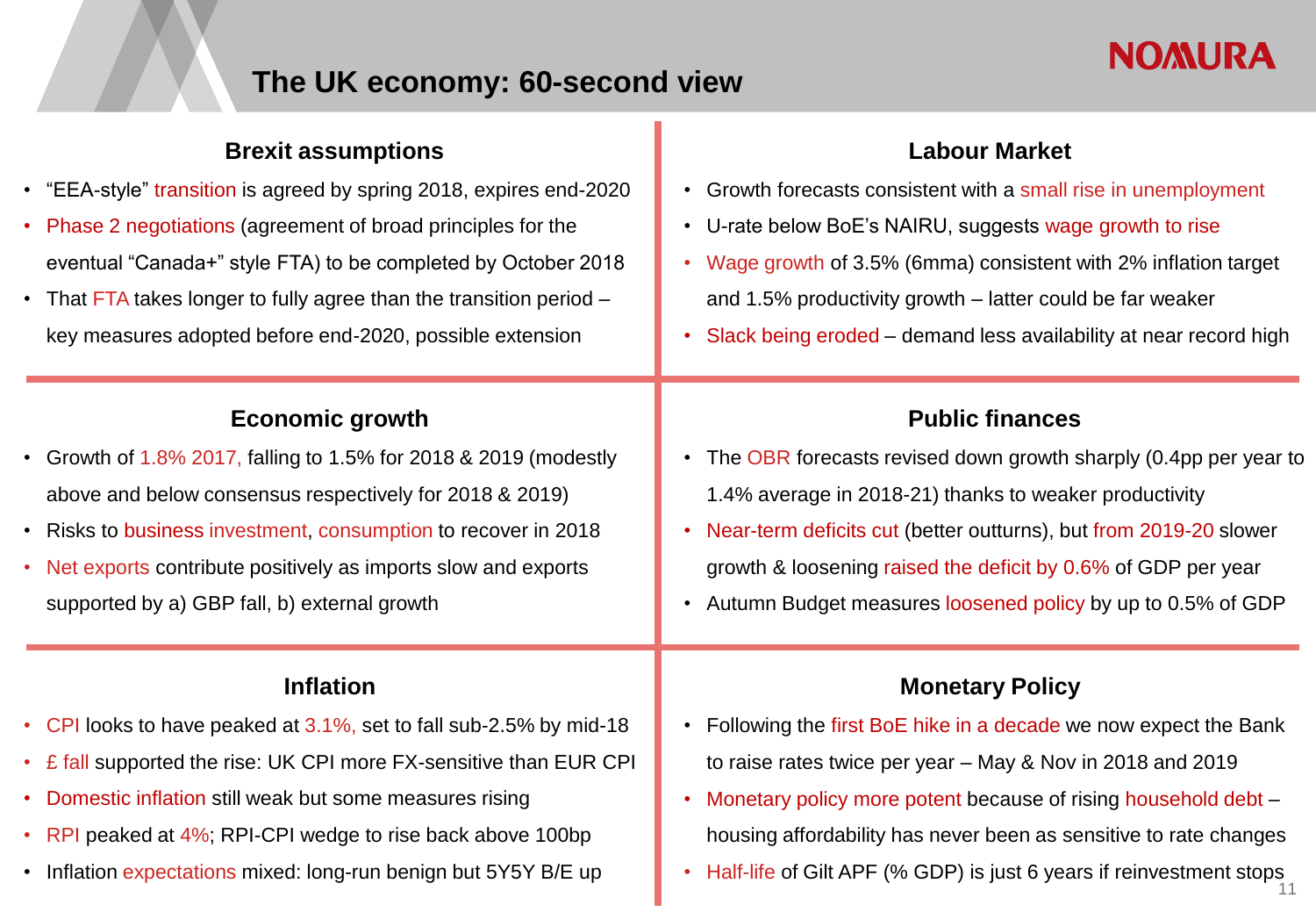

#### **Analyst Certification**

I, George Buckley, hereby certify (1) that the views expressed in this Research report accurately reflect my personal views about any or all of the subject securities or issuers referred to in this Research report, (2) no part of my compensation was, is or will be directly or indirectly related to the specific recommendations or views expressed in this Research report and (3) no part of my compensation is tied to any specific investment banking transactions performed by Nomura Securities International, Inc., Nomura International plc or any other Nomura Group company.

#### **Important Disclosures**

#### **Online availability of research and conflict-of-interest disclosures**

Nomura Group research is available on www.nomuranow.com/research, Bloomberg, Capital IQ, Factset, Reuters and ThomsonOne. Important disclosures may be read at http://go.nomuranow.com/research/globalresearchportal/pages/disclosures/disclosures.aspx or requested from Nomura Securities International, Inc., or Instinet, LLC on 1-877-865-5752. If you have any difficulties with the website, please email grosupport@nomura.com for help.

The analysts responsible for preparing this report have received compensation based upon various factors including the firm's total revenues, a portion of which is generated by Investment Banking activities. Unless otherwise noted, the non-US analysts listed at the front of this report are not registered/qualified as research analysts under FINRA rules, may not be associated persons of NSI or ILLC, and may not be subject to FINRA Rule 2241 restrictions on communications with covered companies, public appearances, and trading securities held by a research analyst account.

Nomura Global Financial Products Inc. ("NGFP") Nomura Derivative Products Inc. ("NDPI") and Nomura International plc. ("NIplc") are registered with the Commodities Futures Trading Commission and the National Futures Association (NFA) as swap dealers. NGFP, NDPI, and NIplc are generally engaged in the trading of swaps and other derivative products, any of which may be the subject of this report.

#### **ADDITIONAL DISCLOSURES REQUIRED IN THE U.S.**

Principal Trading: Nomura Securities International, Inc and its affiliates will usually trade as principal in the fixed income securities (or in related derivatives) that are the subject of this research report. Analyst Interactions with other Nomura Securities International, Inc. Personnel: The fixed income research analysts of Nomura Securities International, Inc and its affiliates regularly interact with sales and trading desk personnel in connection with obtaining liquidity and pricing information for their respective coverage universe**.** 

#### **Valuation methodology - Fixed Income**

Nomura's Fixed Income Strategists express views on the price of securities and financial markets by providing trade recommendations. These can be relative value recommendations, directional trade recommendations, asset allocation recommendations, or a mixture of all three.

The analysis which is embedded in a trade recommendation would include, but not be limited to:

• Fundamental analysis regarding whether a security's price deviates from its underlying macro- or micro-economic fundamentals.

• Quantitative analysis of price variations.

• Technical factors such as regulatory changes, changes to risk appetite in the market, unexpected rating actions, primary market activity and supply/ demand considerations.

The timeframe for a trade recommendation is variable. Tactical ideas have a short timeframe, typically less than three months. Strategic trade ideas have a longer timeframe of typically more than three months.

*For the purposes of the EU Market Abuse Regulation, the distribution of ratings published by Nomura Global Fixed Income Research is as follows:* 

*53% have been assigned a Buy (or equivalent) rating; 93% of issuers with this rating were supplied material services\* by the Nomura Group\*\*.* 

*0% have been assigned a Neutral (or equivalent) rating.*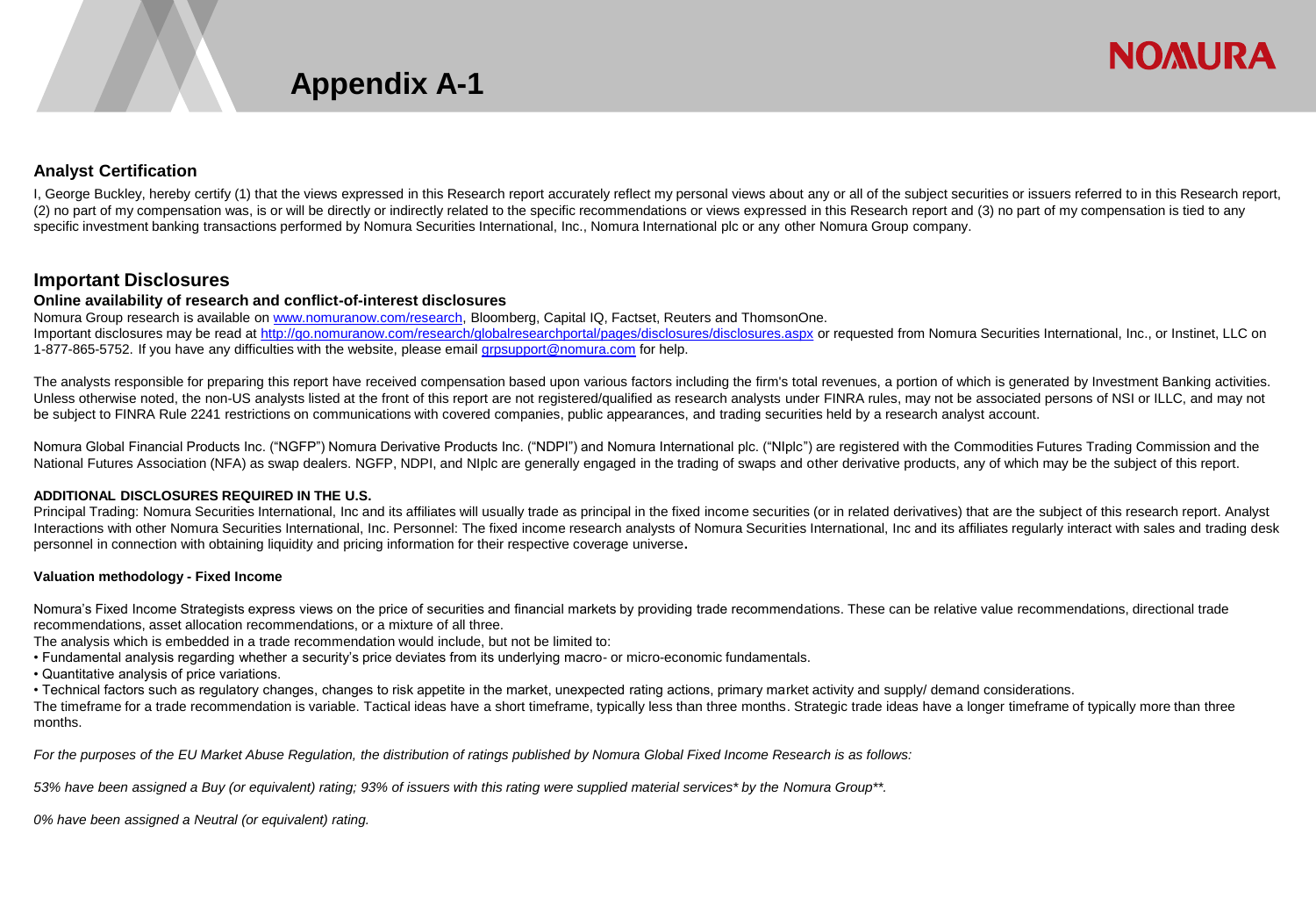

*47% have been assigned a Sell (or equivalent) rating; 92% of issuers with this rating were supplied material services by the Nomura Group.* 

#### *As at 3 Jan 2018.*

*\*As defined by the EU Market Abuse Regulation \*\*The Nomura Group as defined in the Disclaimer section at the end of this report*

#### **Disclaimers**

This publication contains material that has been prepared by the Nomura Group entity identified on page 1 and, if applicable, with the contributions of one or more Nomura Group entities whose employees and their respective affiliations are specified on page 1 or identified elsewhere in the publication. The term "Nomura Group" used herein refers to Nomura Holdings, Inc. and its affiliates and subsidiaries including: Nomura Securities Co., Ltd. ('NSC') Tokyo, Japan; Nomura International plc ('NIplc'), UK; Nomura Securities International, Inc. ('NSI'), New York, US; Instinet, LLC ('ILLC'); Nomura International (Hong Kong) Ltd. ('NIHK'), Hong Kong; Nomura Financial Investment (Korea) Co., Ltd. ('NFIK'), Korea (Information on Nomura analysts registered with the Korea Financial Investment Association ('KOFIA') can be found on the KOFIA Intranet at http://dis.kofia.or.kr); Nomura Singapore Ltd. ('NSL'), Singapore (Registration number 197201440E, regulated by the Monetary Authority of Singapore); Nomura Australia Ltd. ('NAL'), Australia (ABN 48 003 032 513), regulated by the Australian Securities and Investment Commission ('ASIC') and holder of an Australian financial services licence number 246412; PT Nomura Sekuritas Indonesia ('PTNSI'); Nomura Securities Malaysia Sdn. Bhd. ('NSM'), Malaysia; NIHK, Taipei Branch ('NITB'), Taiwan; Nomura Financial Advisory and Securities (India) Private Limited ('NFASL'), Mumbai, India (Registered Address: Ceejay House, Level 11, Plot F, Shivsagar Estate, Dr. Annie Besant Road, Worli, Mumbai- 400 018, India; Tel: +91 22 4037 4037, Fax: +91 22 4037 4111; CIN No: U74140MH2007PTC169116, SEBI Registration No. for Stock Broking activities : BSE INB011299030, NSE INB231299034, INF231299034, INE 231299034, MCX: INE261299034; SEBI Registration No. for Merchant Banking: INM000011419; SEBI Registration No. for Research: INH000001014 and NIplc, Madrid Branch ('NIplc, Madrid'). 'CNS Thailand' next to an analyst's name on the front page of a research report indicates that the analyst is employed by Capital Nomura Securities Public Company Limited ('CNS') to provide research assistance services to NSL under an agreement between CNS and NSL. 'NSFSPL' next to an employee's name on the front page of a research report indicates that the individual is employed by Nomura Structured Finance Services Private Limited to provide assistance to certain Nomura entities under inter-company agreements. The "BDO-NS" (which stands for "BDO Nomura Securities, Inc.") placed next to an analyst's name on the front page of a research report indicates that the analyst is employed by BDO Unibank Inc. ("BDO Unibank") who has been seconded to BDO-NS, to provide research assistance services to NSL under an agreement between BDO Unibank, NSL and BDO-NS. BDO-NS is a Philippines securities dealer, which is a joint venture between BDO Unibank and the Nomura Group.

THIS MATERIAL IS: (I) FOR YOUR PRIVATE INFORMATION, AND WE ARE NOT SOLICITING ANY ACTION BASED UPON IT; (II) NOT TO BE CONSTRUED AS AN OFFER TO SELL OR A SOLICITATION OF AN OFFER TO BUY ANY SECURITY IN ANY JURISDICTION WHERE SUCH OFFER OR SOLICITATION WOULD BE ILLEGAL; AND (III) OTHER THAN DISCLOSURES RELATING TO THE NOMURA GROUP, BASED UPON INFORMATION FROM SOURCES THAT WE CONSIDER RELIABLE, BUT HAS NOT BEEN INDEPENDENTLY VERIFIED BY NOMURA GROUP. Other than disclosures relating to the Nomura Group, the Nomura Group does not warrant or represent that the document is accurate, complete, reliable, fit for any particular purpose or merchantable and does not accept liability for any act (or decision not to act) resulting from use of this document and related data. To the maximum extent permissible all warranties and other assurances by the Nomura Group are hereby excluded and the Nomura Group shall have no liability for the use, misuse, or distribution of this information.

Opinions or estimates expressed are current opinions as of the original publication date appearing on this material and the information, including the opinions and estimates contained herein, are subject to change without notice. The Nomura Group is under no duty to update this document. Any comments or statements made herein are those of the author(s) and may differ from views held by other parties within Nomura Group. Clients should consider whether any advice or recommendation in this report is suitable for their particular circumstances and, if appropriate, seek professional advice, including tax advice. The Nomura Group does not provide tax advice.

The Nomura Group, and/or its officers, directors and employees, may, to the extent permitted by applicable law and/or regulation, deal as principal, agent, or otherwise, or have long or short positions in, or buy or sell, the securities, commodities or instruments, or options or other derivative instruments based thereon, of issuers or securities mentioned herein. The Nomura Group companies may also act as market maker or liquidity provider (within the meaning of applicable regulations in the UK) in the financial instruments of the issuer. Where the activity of market maker is carried out in accordance with the definition given to it by specific laws and regulations of the US or other jurisdictions, this will be separately disclosed within the specific issuer disclosures.

This document may contain information obtained from third parties, including ratings from credit ratings agencies such as Standard & Poor's. Reproduction and distribution of third-party content in any form is prohibited except with the prior written permission of the related third-party. Third-party content providers do not quarantee the accuracy, completeness, timeliness or availability of any information, including ratings, and are not responsible for any errors or omissions (negligent or otherwise), regardless of the cause, or for the results obtained from the use of such content. Third-party content providers give no express or implied warranties, including, but not limited to, any warranties of merchantability or fitness for a particular purpose or use. Third-party content providers shall not be liable for any direct, indirect, incidental, exemplary, compensatory, punitive, special or consequential damages, costs, expenses, legal fees, or losses (including lost income or profits and opportunity costs) in connection with any use of their content, including ratings. Credit ratings are statements of opinions and are not statements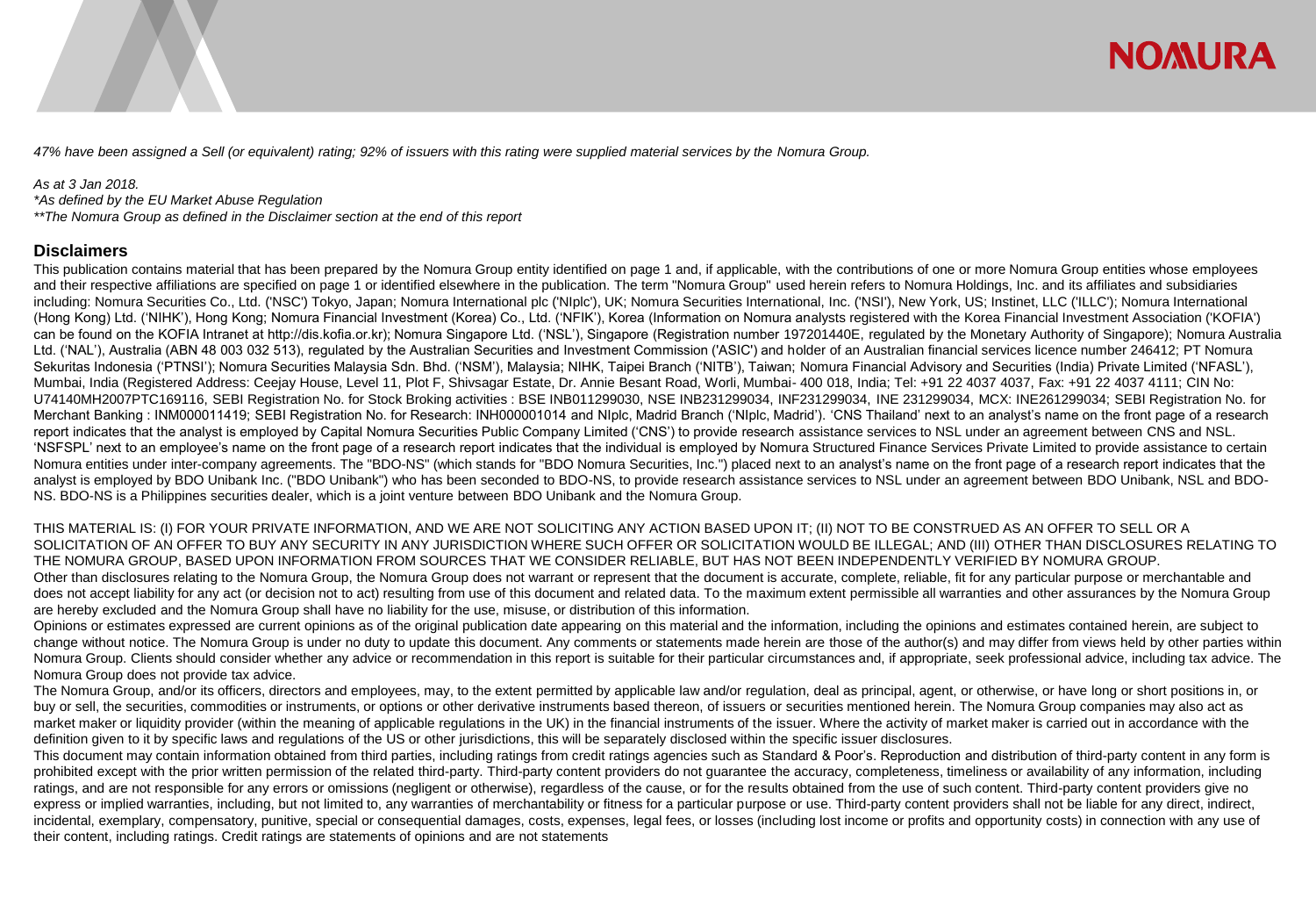## **NOMURA**

of fact or recommendations to purchase hold or sell securities. They do not address the suitability of securities or the suitability of securities for investment purposes, and should not be relied on as investment advice.

Any MSCI sourced information in this document is the exclusive property of MSCI Inc. ('MSCI'). Without prior written permission of MSCI, this information and any other MSCI intellectual property may not be reproduced, re-disseminated or used to create any financial products, including any indices. This information is provided on an "as is" basis. The user assumes the entire risk of any use made of this information. MSCI, its affiliates and any third party involved in, or related to, computing or compiling the information hereby expressly disclaim all warranties of originality, accuracy, completeness,

merchantability or fitness for a particular purpose with respect to any of this information. Without limiting any of the foregoing, in no event shall MSCI, any of its affiliates or any third party involved in, or related to, computing or compiling the information have any liability for any damages of any kind. MSCI and the MSCI indexes are services marks of MSCI and its affiliates.

The intellectual property rights and any other rights, in Russell/Nomura Japan Equity Index belong to Nomura Securities Co., Ltd. ("Nomura") and Frank Russell Company ("Russell"). Nomura and Russell do not guarantee accuracy, completeness, reliability, usefulness, marketability, merchantability or fitness of the Index, and do not account for business activities or services that any index user and/or its affiliates undertakes with the use of the Index.

Investors should consider this document as only a single factor in making their investment decision and, as such, the report should not be viewed as identifying or suggesting all risks, direct or indirect, that may be associated with any investment decision. Nomura Group produces a number of different types of research product including, among others, fundamental analysis and quantitative analysis; recommendations contained in one type of research product may differ from recommendations contained in other types of research product, whether as a result of differing time horizons, methodologies or otherwise. The Nomura Group publishes research product in a number of different ways including the posting of product on the Nomura Group portals and/or distribution directly to clients. Different groups of clients may receive different products and services from the research department depending on their individual requirements.

Figures presented herein may refer to past performance or simulations based on past performance which are not reliable indicators of future performance. Where the information contains an indication of future performance, such forecasts may not be a reliable indicator of future performance. Moreover, simulations are based on models and simplifying assumptions which may oversimplify and not reflect the future distribution of returns.

Certain securities are subject to fluctuations in exchange rates that could have an adverse effect on the value or price of, or income derived from, the investment.

With respect to Fixed Income Research: Recommendations fall into two categories: tactical, which typically last up to three months; or strategic, which typically last from 6-12 months. However, trade recommendations may be reviewed at any time as circumstances change. 'Stop loss' levels for trades are also provided; which, if hit, closes the trade recommendation automatically. Prices and yields shown in recommendations are taken at the time of submission for publication and are based on either indicative Bloomberg, Reuters or Nomura prices and yields at that time. The prices and yields shown are not necessarily those at which the trade recommendation can be implemented.

The securities described herein may not have been registered under the US Securities Act of 1933 (the '1933 Act'), and, in such case, may not be offered or sold in the US or to US persons unless they have been registered under the 1933 Act, or except in compliance with an exemption from the registration requirements of the 1933 Act. Unless governing law permits otherwise, any transaction should be executed via a Nomura entity in your home jurisdiction.

This document has been approved for distribution in the UK and European Economic Area as investment research by NIplc. NIplc is authorised by the Prudential Regulation Authority and regulated by the Financial Conduct Authority and the Prudential Regulation Authority. NIplc is a member of the London Stock Exchange. This document does not constitute a personal recommendation within the meaning of applicable regulations in the UK, or take into account the particular investment objectives, financial situations, or needs of individual investors. This document is intended only for investors who are 'eligible counterparties' or 'professional clients' for the purposes of applicable regulations in the UK, and may not, therefore, be redistributed to persons who are 'retail clients' for such purposes. This document has been approved by NIHK, which is regulated by the Hong Kong Securities and Futures Commission, for distribution in Hong Kong by NIHK. This document has been approved for distribution in Australia by NAL, which is authorized and regulated in Australia by the ASIC. This document has also been approved for distribution in Malaysia by NSM. In Singapore, this document has been distributed by NSL. NSL accepts legal responsibility for the content of this document, where it concerns securities, futures and foreign exchange, issued by their foreign affiliates in respect of recipients who are not accredited, expert or institutional investors as defined by the Securities and Futures Act (Chapter 289). Recipients of this document in Singapore should contact NSL in respect of matters arising from, or in connection with, this document. Unless prohibited by the provisions of Regulation S of the 1933 Act, this material is distributed in the US, by NSI, a US-registered broker-dealer, which accepts responsibility for its contents in accordance with the provisions of Rule 15a-6, under the US Securities Exchange Act of 1934. The entity that prepared this document permits its separately operated affiliates within the Nomura Group to make copies of such documents available to their clients.

This document has not been approved for distribution to persons other than 'Authorised Persons', 'Exempt Persons' or 'Institutions' (as defined by the Capital Markets Authority) in the Kingdom of Saudi Arabia ('Saudi Arabia') or 'professional clients' (as defined by the Dubai Financial Services Authority) in the United Arab Emirates ('UAE') or a 'Market Counterparty' or 'Business Customers' (as defined by the Qatar Financial Centre Regulatory Authority) in the State of Qatar ('Qatar') by Nomura Saudi Arabia, NIplc or any other member of the Nomura Group, as the case may be. Neither this document nor any copy thereof may be taken or transmitted or distributed, directly or indirectly, by any person other than those authorised to do so into Saudi Arabia or in the UAE or in Qatar or to any person other than 'Authorised Persons', 'Exempt Persons' or 'Institutions' located in Saudi Arabia or 'professional clients' in the UAE or a